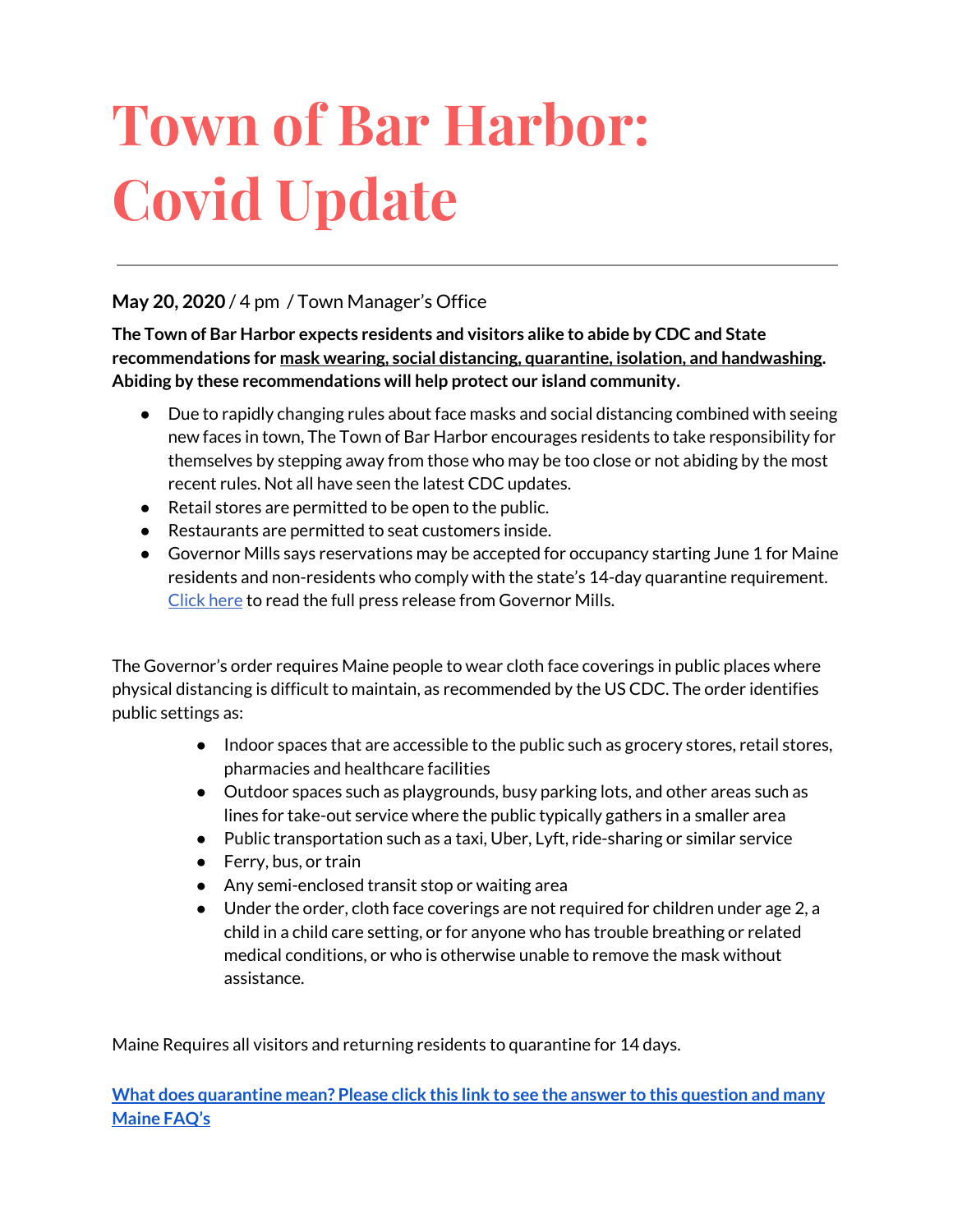# **Covid Transmission Update**

- **● MDI Hospital confirmed thatthey have had five (5) positive tests to date.**
- **● As oftoday 5/20/20, Maine CDC has confirmed eleven (11) positive cases in Hancock County.**
- **● There is one (1) positive case at Birch Bay Village in Bar Harbor.**
	- **○ Click Here for Birch Bay Press [Release](https://www.birchbayvillage.us/category/coronavirus/)**

Maine Center for [Disease](https://www.maine.gov/dhhs/mecdc/infectious-disease/epi/airborne/coronavirus.shtml) Control

# **Public Safety & Municipal News**

- **● The next Town Council meeting will be June, 2020, 4:00 PM. Streaming live on Spectrum Channel 1303 or on [Townhallstreams.com](http://townhallstreams.com/)**
- **● Municipal Offices are now open to the public. Please wear a mask and practice social distancing to reduce exposure and risk to staff.**
- **● The Municipal Offices will be closed for Memorial Day on 5/25.**
- **● Parking meters are being installed and will go live on June 1st.**
- **● Transfer Station Permit Stickers - New residents or residents with new vehicles may obtain a new permit sticker at both the Transfer Station and the Town's Finance Office during normal business hours.**
- **● Compost- Compostis currently available atthe Public Works facility in Hulls Cove from 8:00 am to 2:45 pm, Monday - Friday.**
- **● Metal Pile - Metal pile is now open for metal drop-off atthe Public Works facility in Hulls Cove from 7:00 am to 3:30 pm, Monday - Friday.**
- **● Town staff will present proposed changes to vacation rentals (regulatory approaches) at a public information session on Wednesday, May 27 at 6 pm.**
- There will be a Public Zoom Forum on  $5/28$  at 4pm to discuss Bar Harbor as it relates to **Federal, State and Municipal Covid issues.**
- **● THE FINANCE OFFICE IS OPEN M-F 8:30 AM TO 5:00 PM**
	- **○ To make your transaction as efficient as possible here is a list ofthings you need to be prepared. PLEASE NOTE: THE FINANCE OFFICE IS LIMITED TO TWO PEOPLE AT A TIME.**
	- **○ If you are making a payment and you do not need a receipt, you may leave your payments in the secured hallway drop box. Please do notleave cash.**
	- **○ DOCUMENTS AND COMPLETED PAPERWORK NEEDED FOR VEHICLE REGISTRATIONS:**
	- **○ 1. For re-registrations:**
		- **■ Last year's registration**
		- **■ CURRENT proof of insurance on the vehicle you intend to register.**
		- **■ Current mileage**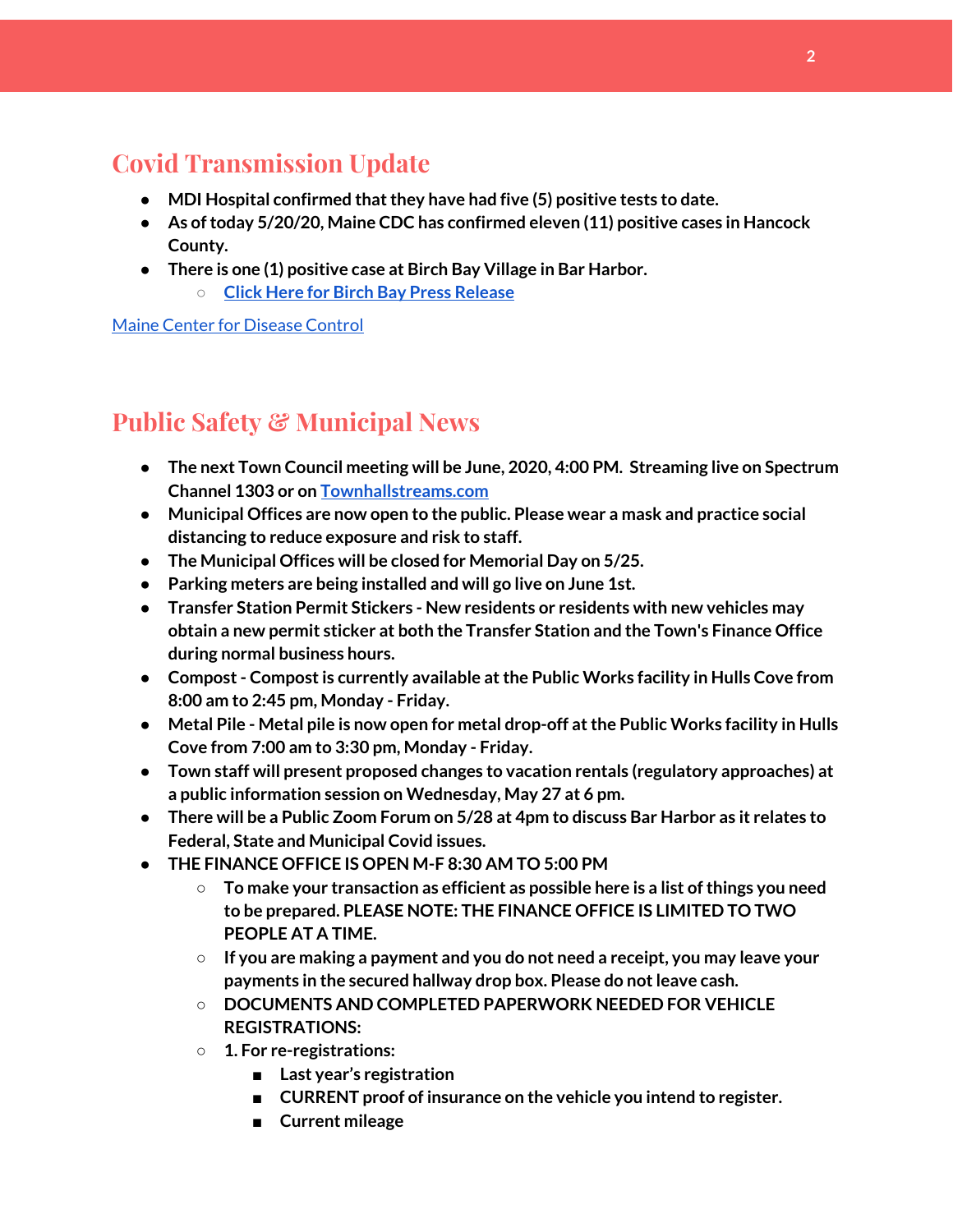- **○ 2. For new registrations purchased from a MAINE dealer**
	- **■ Blue title application**
	- **Bill** of sale showing proof of sales tax paid at the dealer.
	- **■ CURRENT proof of insurance on the vehicle you intend to register.**
	- **■ Ifthe vehicle is a lease, you also need to provide the lease agreement.**
	- **<b>\*\*NOTE:** The owner must be present to do the first time registration.
- **○ 3. For new registrations purchased from a private seller.**
	- **Original title signed over to you by the original owner(s).**
	- **■ Detailed bill of sale including the vehicle information, purchase price, signature of seller.**
	- **■ CURRENT proof of insurance on the vehicle you intend to register.**
	- **■ COMPLETED MVT-2 Application for Certificate of Title. (This document is in the hallway for you to fill out ahead oftime.)**
	- **■ COMPLETED Use Tax Certificate. (This documentis in the hallway for you to fill out ahead oftime.)**
	- $*$ **<sup>\*</sup>NOTE:** The purchaser(s) must be present to do the first time **registration.**
- **○ 4. For new registrations that were registered previously in your name in another state:**
	- **■ Original out of state title in your name(s).**
	- **■ The out of state registration in your name(s).**
	- **■ CURRENT proof of insurance on the vehicle you intend to register.**
	- **■ COMPLETED MVT-2 Application for Certificate of Title. (This document is in the hallway for you to fill out ahead oftime.)**
	- **■ COMPLETED Use Tax Certificate. (This documentis in the hallway for you to fill out ahead oftime.)**
	- **<sup>\*\*</sup>NOTE:** The purchaser(s) must be present to do the first time **registration.**

Town of Bar Harbor Town Meeting has been rescheduled for June 30th, and the Election will be held on July 14th.

BURN PERMITS: Burn permits are not being written by BHFD at this time but residents can get a permit online at [https://www13.informe.org/burnpermit/public/index.html.](https://www13.informe.org/burnpermit/public/index.html) If unable to obtain a permit online, it is because the fire department is not allowing burning for the day.

CDC Announces [Modifications](https://www.cdc.gov/media/releases/2020/s0409-modifications-extension-no-sail-ships.html) and Extension of No Sail Order for All Cruise Ships

Police Department: The Town's Police Department is tasked with enforcing the Governor's Essential Business [Mandate](https://www.maine.gov/governor/mills/sites/maine.gov.governor.mills/files/inline-files/An%20Order%20Regarding%20Essential%20Businesses%20and%20Operations%20.pdf) to ensure that all non essential businesses are complying with the order to close. Please call the department 288-3391 for more information.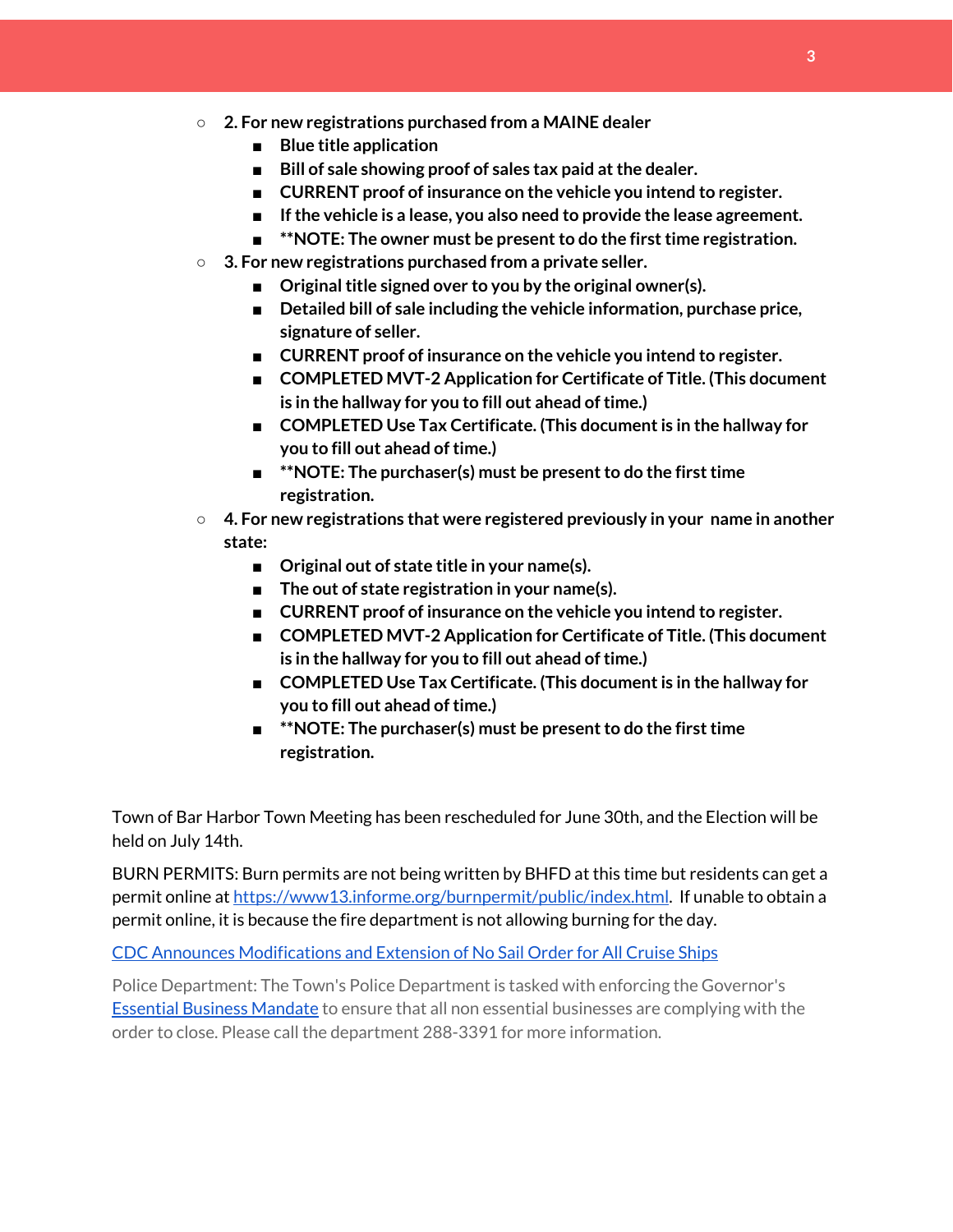## **Island Explorer**

Downeast Transportation, in consultation with its partners, has decided to indefinitely postpone Island Explorer bus system service for 2020 due to the COVID-19 pandemic. The Island Explorer is a propane-powered, fare-free transit system that serves Acadia National Park and the surrounding communities. In 2019, the bus system carried more than 648,000 passengers. Service would normally begin June 23rd on Mount Desert Island and Memorial Day weekend on the Schoodic Peninsula, and run through Columbus Day.

## **MDI Hospital**

**16 Ways to Help Reduce Covid [Anxiety](https://www.mdihospital.org/news/16-ways-to-help-reduce-covid-19-anxiety/) [Nutrition](https://www.mdihospital.org/news/16-ways-to-help-reduce-covid-19-anxiety/) during Covid 19** Press Release [4/13/20:](https://www.mdihospital.org/news/mount-desert-island-hospital-acquires-cepheid-genexpert-rapid-point-of-care-testing-system-for-the-new-coronavirus-and-many-other-infectious-diseases/) MDI Hospital Acquires New Rapid Testing System Drs. Kuffler and [Abreu's](https://www.mdislander.com/opinions/commentary-seven-steps-to-staying-safe) Letter about the Seven Steps to Staying Safe

**MDI Hospital Coronavirus Call Center :**If you are having symptoms or think you may have been exposed to COVID-19, call your primary care provider. If you do not have one, reach out to our Coronavirus Call Center at 207-801-5900. Calling ahead helps our dedicated health care professionals provide the best possible care and protects those in our community who are most vulnerable.

#### Remember: **PLEASE CALL AHEAD**

MDI Hospital has suspended visitation. There are several exceptions, please visit this website to learn more.

#### MDI [Hospital](https://www.mdihospital.org/covid-19/?fbclid=IwAR2Q31t4a6H1pxDfUeqSzFcmp5UbRlSwe93i58zEkHstfexp5EgoHB5cxGU) Covid Updates

## **Hannaford, Paradis True Value, A&B Naturals**

#### **[Hannaford](https://www.hannaford.com/locations/bar-harbor-hannaford-21051)**

**"As always, a big thank you to all of our customers for their understanding through many changes in how we operate in today's environment!"- Jay Boyce, Manager**

Deli and seafood service cases are now available. They ask customers to be patient as they pilot a system that supports social distancing. Customers should not expect to see our full variety immediately, but it will improve over the coming weeks.

Deli hours are 7am to 7pm.

Seafood hours are 10am to 7pm.

Store hours are now 7am - 9pm daily.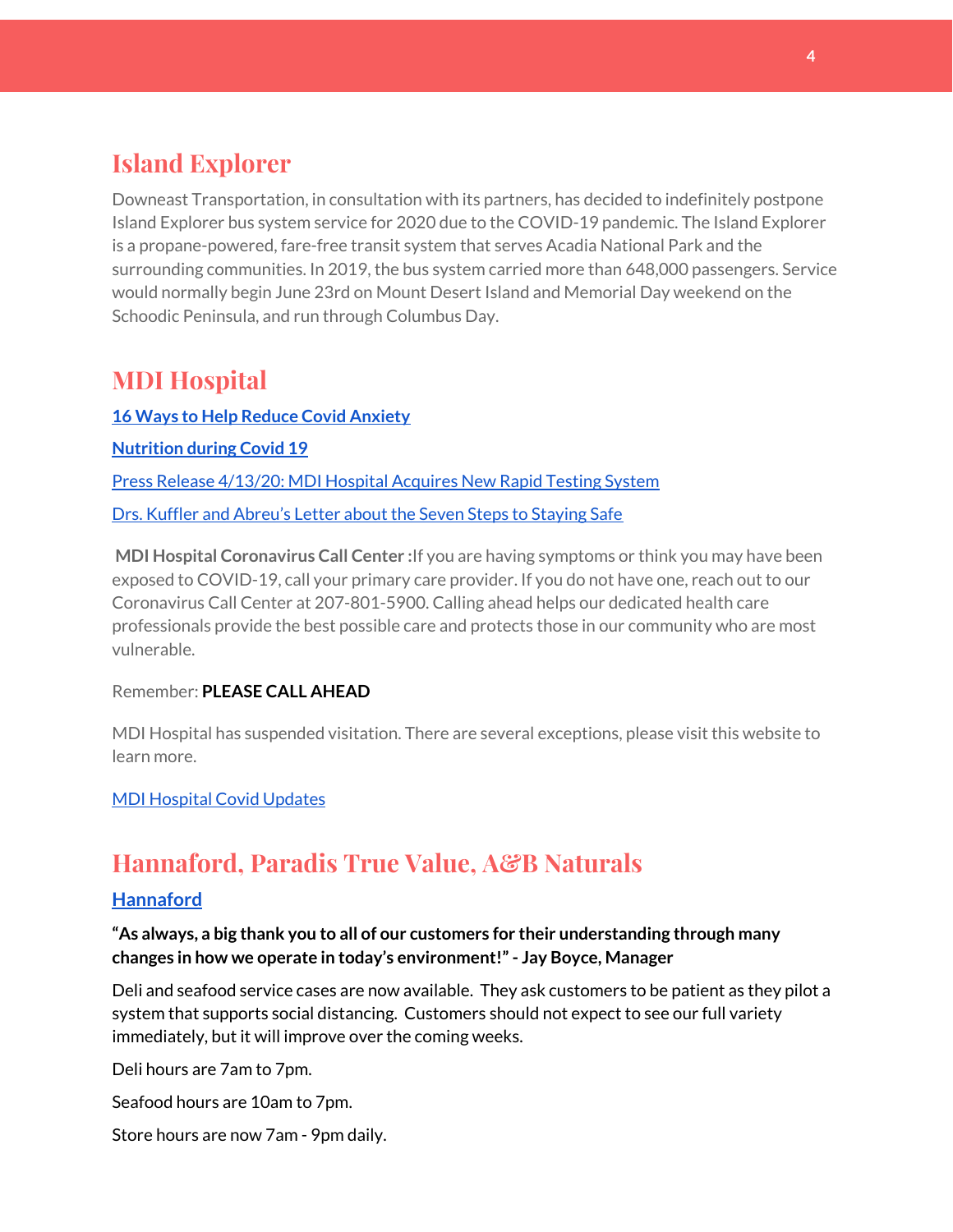Curbside Pickup is now available for prescriptions, please call the pharmacy for details [\(207\)](https://www.google.com/search?client=firefox-b-1-d&q=hannaford+pharmacy+bar+harbor#) [288-0421](https://www.google.com/search?client=firefox-b-1-d&q=hannaford+pharmacy+bar+harbor#)

Senior hours are now 7 am- 8 am on Tuesdays, Wednesdays, and Thursdays.

There may be daily limits per customer on the following items:

BUTTER - BABY WIPES - NAPKINS - PAPER TOWELS - HOUSEHOLD CLEANING SUPPLIES - HAND SANITIZER - EGGS - VITAMINS - COUGH & COLD MEDICINE - DISINFECTING SPRAY ALOE - RUBBING ALCOHOL - LIQUID HAND SOAP - FACE MASKS - TOILET PAPER - FLOUR FACIAL TISSUE - PAIN RELIEVERS

At this time, reusable bags are no longer permitted inside the building. This includes the reusable pre-wrap bags that customers may put fruits and vegetables in. Hannaford will be using single-use plastic bags until further notice.

**To those who are looking for work: [Hannaford](https://www.hannaford.com/about-us/careers) is currently hiring.**

#### **[Paradis](https://www.facebook.com/ParadisTrueValue/) True Value:**

Paradis is doing curbside pick-up with ordering and payment processing for those who do not wish to enter the store.

Paradis has masks and plexiglass in stock. Plexiglass can be cut to order.

When shipments of supplies come in they post to their [facebook](https://www.facebook.com/ParadisTrueValue/) page to notify customers of new inventory. 207-288-4995

Paradis True Value is now hiring, please send inquiries to [bethp@paradistruevalue.com](mailto:bethp@paradistruevalue.com) .

#### **A&B [Naturals:](http://aandbnaturals.com/)**

A & B Naturals is doing curbside pickup, walk up window purchases, and online orders.

All are welcome at A&B with a mask and social distancing.

5 customers are allowed in the store at a time.

The juice bar is still closed, but please stay tuned for an increased variety of grab and go cafe items.

To place orders: call 207-288-8480 /email [aandb.order@gmail.com](mailto:aandb.order@gmail.com)/ or on the website [www.aandbnaturals.com](http://www.aandbnaturals.com/)

### **Bar Harbor Chamber of Commerce**

**If you have ideas that would help Bar Harbor businesses during this time, please email concepts to Chamber Director Alf Anderson: [alf@barharborinfo.com](mailto:alf@barharborinfo.com)**

Includes resource lists for visitors and businesses

<https://www.visitbarharbor.com/member-center-coronavirus-resources>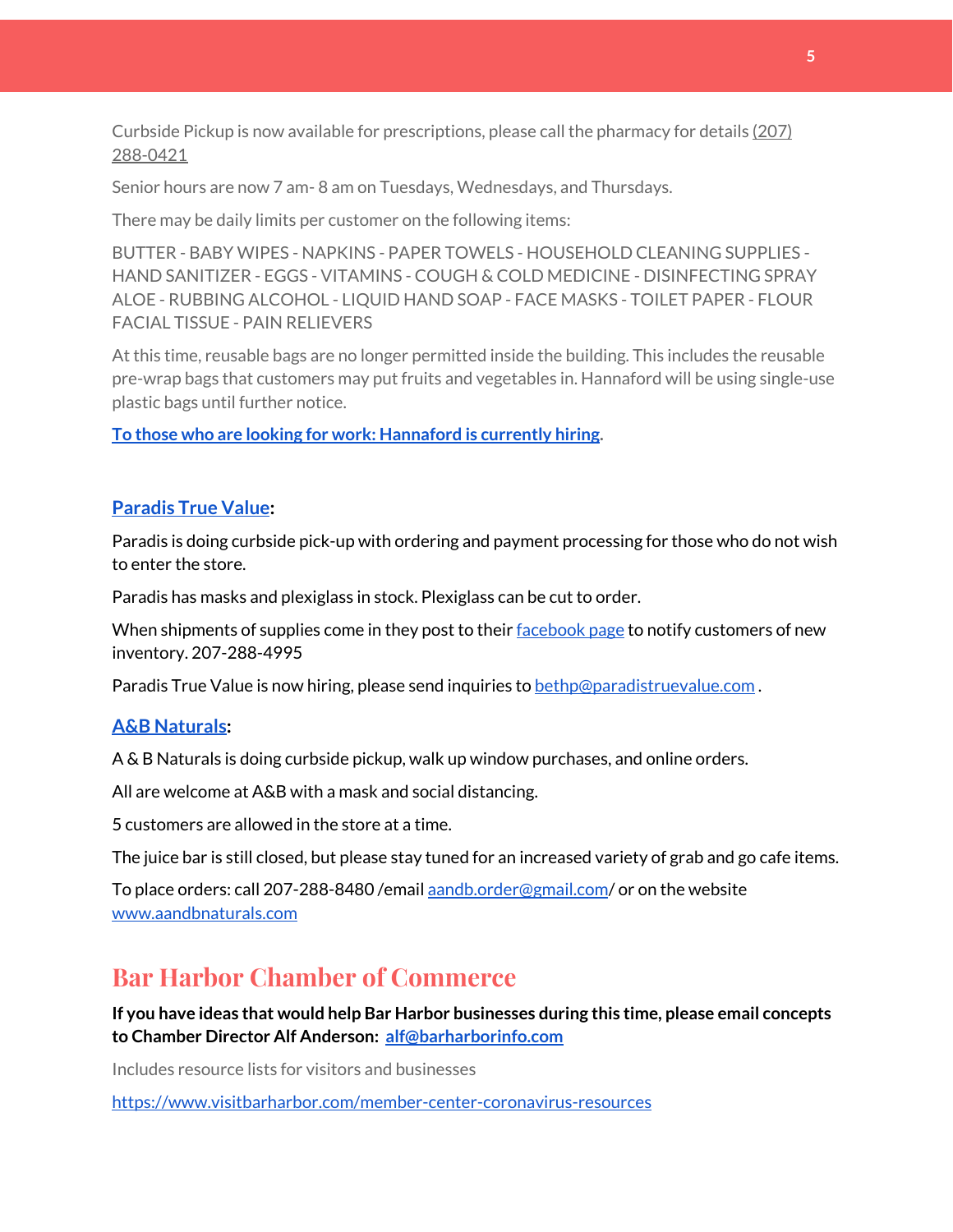# **School Information: Conners Emerson & MDI High School**

#### **SCHOOL LUNCH :**

#### **MDI High School**

#### **GRADUATION: Sunday, June 7th at 2:00 pm**

**● MDI High School will host its Graduation Ceremony in the gym parking lot at the High School followed by a parade through the communities in which our graduates live. Parade plans to come.**

#### MDIHS Food [Program](http://www.createsurvey.com/c/83380-7yUuuZ/) Option



Any MDI High School student who resides in the town of Bar Harbor, Mount Desert, Tremont, Trenton or Southwest Harbor will have the opportunity to pick up a bag breakfast/lunch. Each bag can be picked up at your town's elementary school (Town of BH @ Conners Emerson, Town of Mount Desert @ MDES, Town of Tremont @ Tremont Elementary Town of Trenton @ Trenton Elementary and Town of SWH @ Pemetic). These meals are

available free to any MDIHS student regardless of your lunch status. Students in Hancock or Lamoine --please contact your elementary school for meal options.

<sup>99</sup> Complete this [survey](http://www.createsurvey.com/c/83380-7yUuuZ/) by Thursday each week to reserve meals for the following week.

#### **Conners-Emerson School**

This is for students living in Bar Harbor and the surrounding villages. Food will be picked up Monday and Thursday 11:30 to 12:30 in front of the Emerson Library

<http://www.mdirss.org/> **Latest email update from [Principal](https://docs.google.com/document/d/1OKDsYNtOgV0FI9xAcXwQvenOKLV0S2vBg1o5jtu5CrE/edit?usp=sharing) Haney MDI High School - Graduation Plans Latest email update from Conners [Emerson](https://docs.google.com/document/d/1v3pgkG6Q-9S3gisuUIj4etPVDwgBKl4P00JBkvZr-kk/edit?usp=sharing) School - Havana has changed food schedule Latest email update from [Superintendent](https://docs.google.com/document/d/1fzeCbc8gpTSKmUaDoQH1Avx5PVl-h0reFphXrT1eUNA/edit?usp=sharing) Marc Gousse - End of Year Plans**

## **Mental Health**

[National Alliance on Mental Illness Maine](https://www.namimaine.org/) [Maine DHHS - Hotlines/Crisis Numbers](https://www.maine.gov/dhhs/hotlines.shtml)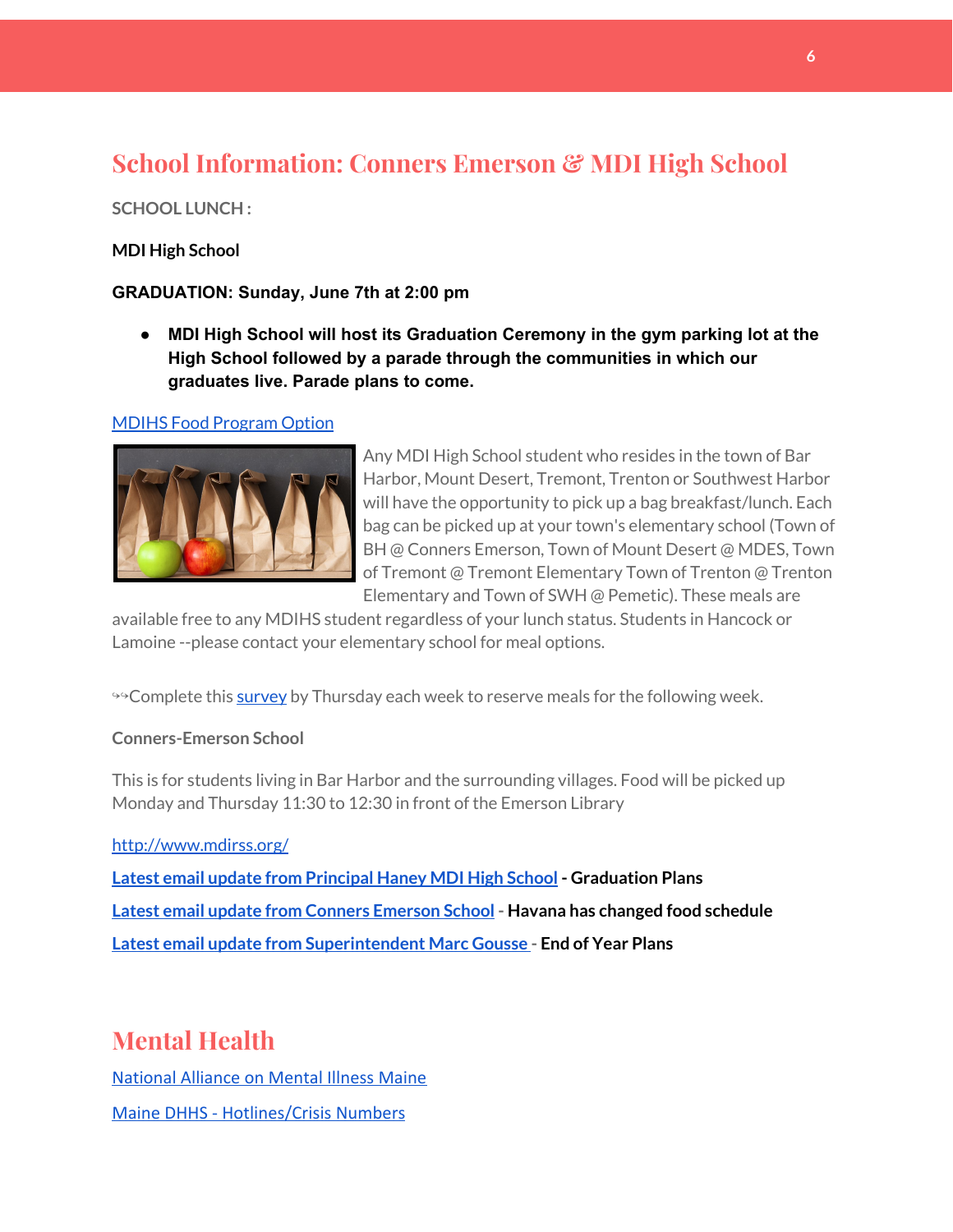## **Acadia National Park**

**See latest alert from ANP** : Delay of Opening

## **Land & Garden Preserve**

Little Long Pond and all the Preserve's natural lands remain open. Visitors to the Preserve are encouraged to follow disinfecting and distancing protocols.

Beginning the week of April 20, 2020 the Natural Lands team will begin an erosion control project along the southeastern side of Little Long Pond. The lower carriage road leading to the Boathouse will be seeded and closed to visitors for the next six weeks. Please do not go beyond any fencing and signage to allow new grass the necessary time for proper germination.

The gardens remain closed and locked, and will reopen when it is safe to do so.

More info on our website: <https://www.gardenpreserve.org/>

## **Community Resources**

#### **Healthy Acadia [Newsletter](https://mailchi.mp/healthyacadia.org/may18_2020) 5/18/20**

The First: Jon Nicholson & Tony McKim Payroll [Protection](https://bit.ly/2WjDrd0) Plan "Wrap Up" video from 5/5

Open Table MDI – Building [Community,](https://www.opentablemdi.org/) One Meal at a Time is delivering meals twice a week, free of charge, to anyone who requests them (MDI wide), as well as once a week curbside pick up. They are donation based and the food is healthy and tasty.

Jesup [Memorial](https://jesuplibrary.org/) Library educational resources

Mount Desert 365 Resource [Spreadsheet](https://docs.google.com/spreadsheets/d/1okAx6HSsgXZY9CGH07Dzi6rqe7a6m4dLCPKot2Li7Ek/edit?usp=sharing) is a resource list for all of MDI

Project Open: A community [spreadsheet](https://docs.google.com/spreadsheets/d/1dBicBiBXGzzWEFd9oqL7EBDbFWjDCPl6SSMea_Kt4pc/htmlview#) letting residents and visitors know what island [businesses](https://docs.google.com/spreadsheets/d/1dBicBiBXGzzWEFd9oqL7EBDbFWjDCPl6SSMea_Kt4pc/htmlview#) are open

Mount Desert Island [Community](https://www.mdicr.org/) Response is a resource list for all of MDI

Bar [Harbor](https://www.barharborfoodpantry.org/) Food Pantry

Help Request to MDI [Community](https://docs.google.com/forms/d/e/1FAIpQLSeZfu0tCcthHc9oL7tPomVRdniYiE7nbT_kkK9iCSRgqDhOvQ/viewform) Helpers

**Ways to Help**

MDI [Nonprofit](https://sites.google.com/mdina.org/public/sos-mdi?authuser=0) Alliance : Share Our Stimulus : share stimulus money with local nonprofits.

MDI [Community](https://docs.google.com/forms/d/e/1FAIpQLSe_CJUFdVvwJkmymWRqUeK8bx3m7n4uSOuUPYHqXSAyH2DBoQ/viewform?fbclid=IwAR25hjnWGhnMP0lOWMcBPRBumhtQCJGZO4hlk-T-VjNGZljL1kVX5pWrL6U) Helpers

Island [Connections](http://islconnections.org/contact-us/)